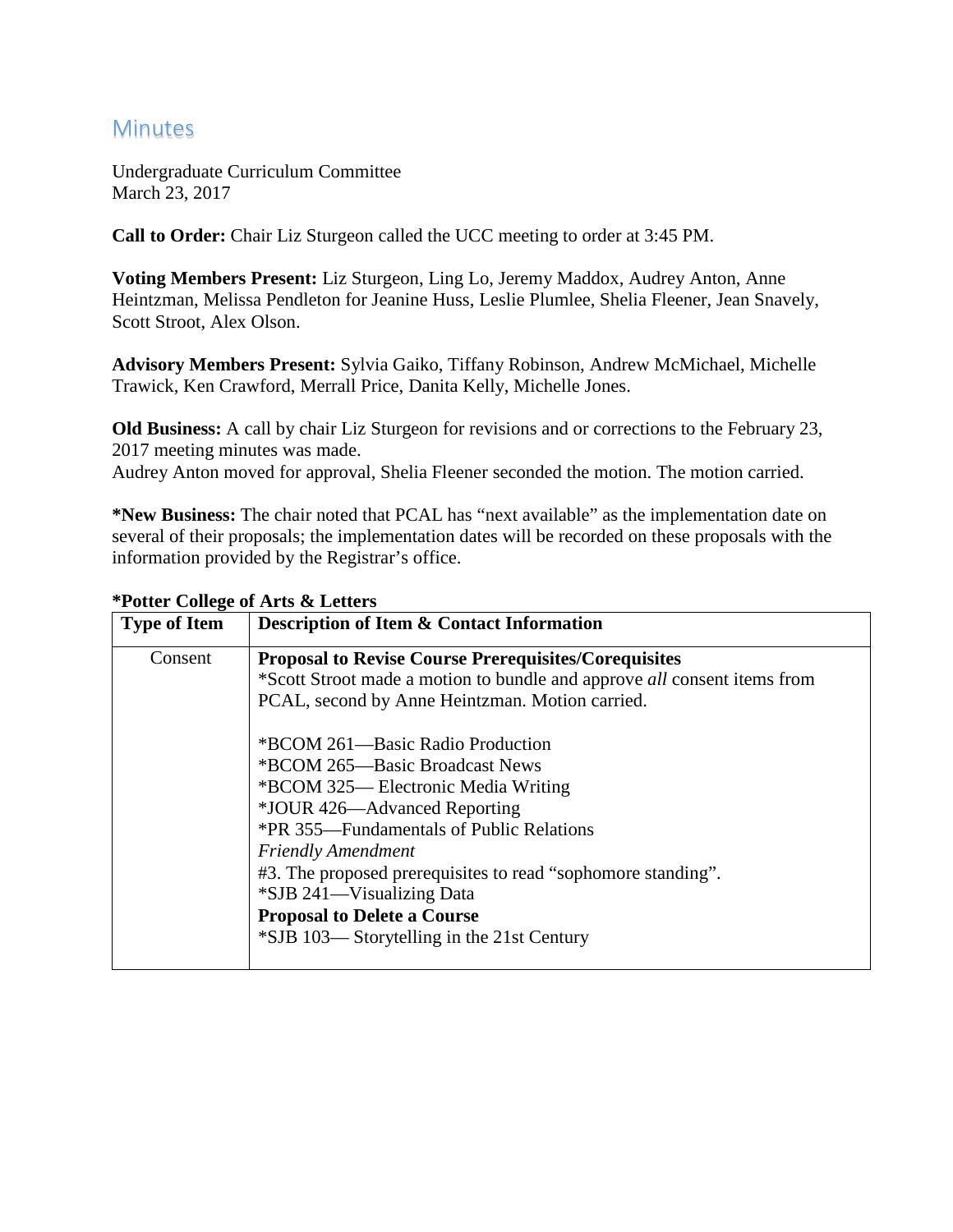| Action | <b>Multiple Revisions to Multiple Courses</b>                                     |
|--------|-----------------------------------------------------------------------------------|
|        | A motion to bundle and approve by Scott Stroot, second by Anne Heintzman.         |
|        | Motion carried.                                                                   |
|        |                                                                                   |
|        | PERF 220, 320, 321, 420, 421, 430, 431                                            |
|        |                                                                                   |
| Action | <b>Multiple Revisions to Multiple Courses</b>                                     |
|        | A motion to bundle and approve by Scott Stroot, second by Anne Heintzman.         |
|        | Motion carried.                                                                   |
|        |                                                                                   |
|        | PERF 340, 341, 440                                                                |
|        |                                                                                   |
| Action | <b>Proposal to Revise Course Credit</b>                                           |
|        | A motion to approve by Scott Stroot, second by Anne Heintzman. Motion             |
|        | carried.                                                                          |
|        |                                                                                   |
|        | THEA 307-Music Theatre Workshop I                                                 |
|        |                                                                                   |
| Action | <b>Proposal to Make Multiple Revisions to a Course</b>                            |
|        | A motion to approve by Scott Stroot, second by Anne Heintzman. Motion<br>carried. |
|        |                                                                                   |
|        | THEA 407- Music Theatre Workshop II                                               |
|        |                                                                                   |
| Action | <b>Proposal to Create a New Course</b>                                            |
|        | A motion to approve by Scott Stroot, second by Anne Heintzman. Motion             |
|        | carried.                                                                          |
|        |                                                                                   |
|        | <b>ART 244-: Computer Animation I</b>                                             |
|        | Friendly amendment                                                                |
|        | 2.2 Projected enrollment from 12 to 15 students.                                  |
|        |                                                                                   |
| Action | <b>Proposal to Create a New Course</b>                                            |
|        | A motion to bundle and approve Art 344 and Art 444 by Scott Stroot, second by     |
|        | Anne Heintzman. Motion carried.                                                   |
|        |                                                                                   |
|        | <b>ART 344- Computer Animation II</b>                                             |
|        | Friendly amendment                                                                |
|        | 2.2 Projected enrollment from 12 to 15 students.                                  |
|        | <b>ART 444-: Computer Animation III</b>                                           |
|        | Friendly amendment                                                                |
|        | 2.2 Projected enrollment from 12 to 15 students.                                  |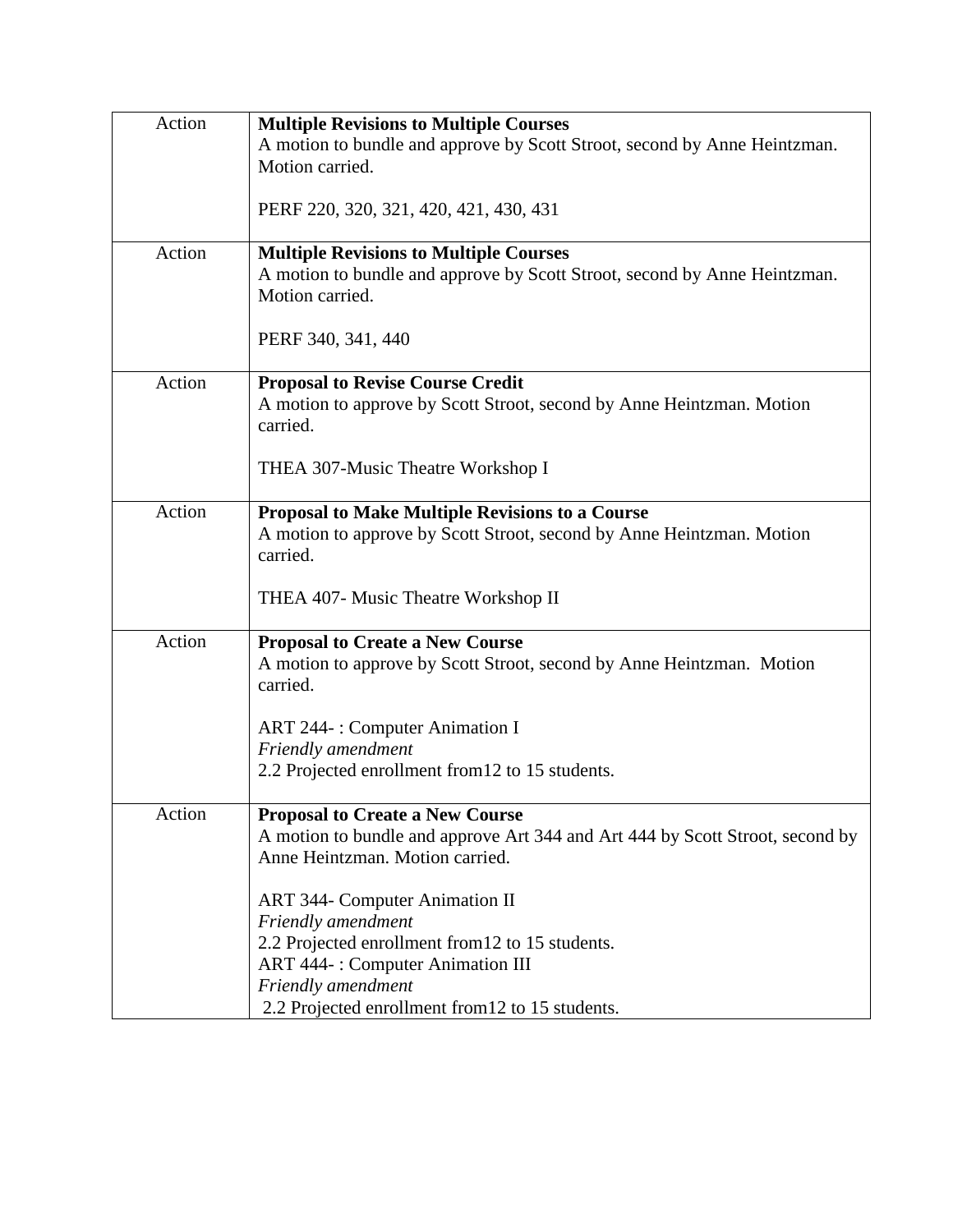| Action | <b>Proposal to Create a New Course</b><br>A motion to approve by Scott Stroot, second by Anne Heintzman. Motion<br>carried.                                                                                                                                                                                  |
|--------|--------------------------------------------------------------------------------------------------------------------------------------------------------------------------------------------------------------------------------------------------------------------------------------------------------------|
|        | CRIM 234 - Crime and Popular Culture                                                                                                                                                                                                                                                                         |
| Action | <b>Proposal to Create a New Course</b><br>A motion to approve by Scott Stroot, second by Anne Heintzman. Motion<br>carried.                                                                                                                                                                                  |
|        | CRIM 430 - Comparative Systems of Juvenile Justice                                                                                                                                                                                                                                                           |
| Action | <b>Proposal to Create a New Course</b><br>A motion to approve by Scott Stroot, second by Anne Heintzman. Motion<br>carried.                                                                                                                                                                                  |
|        | SOCL 389 - Stigma and Society                                                                                                                                                                                                                                                                                |
| Action | <b>Proposal to Revise a Program</b><br>A motion to bundle and approve by Scott Stroot, second by Anne Heintzman.<br>Motion carried.<br>A.B. in Arabic with Teacher Certification (Ref #609)<br>A.B. in Chinese with Teacher Certification (Ref #624)<br>A.B. in French with Teacher Certification (Ref #665) |
|        | A.B. in German with Teacher Certification (Ref #683)<br>A.B. in Spanish with Teacher Certification (Ref #778)                                                                                                                                                                                                |
| Action | <b>Proposal to Revise a Program</b><br>A motion to bundle and approve by Shelia Fleener, second by Audrey Anton.<br>Motion carried.                                                                                                                                                                          |
|        | A.B. in Advertising #727<br>A.B. in Broadcasting #726<br>Major in Journalism #736<br>A.B. in Photojournalism #750<br>A.B. in Public Relations #763                                                                                                                                                           |
| Action | <b>Proposal to Revise a Program</b><br>A motion to approve by Scott Stroot, second by Anne Heintzman. Motion<br>carried.<br>Minor in Journalism #419                                                                                                                                                         |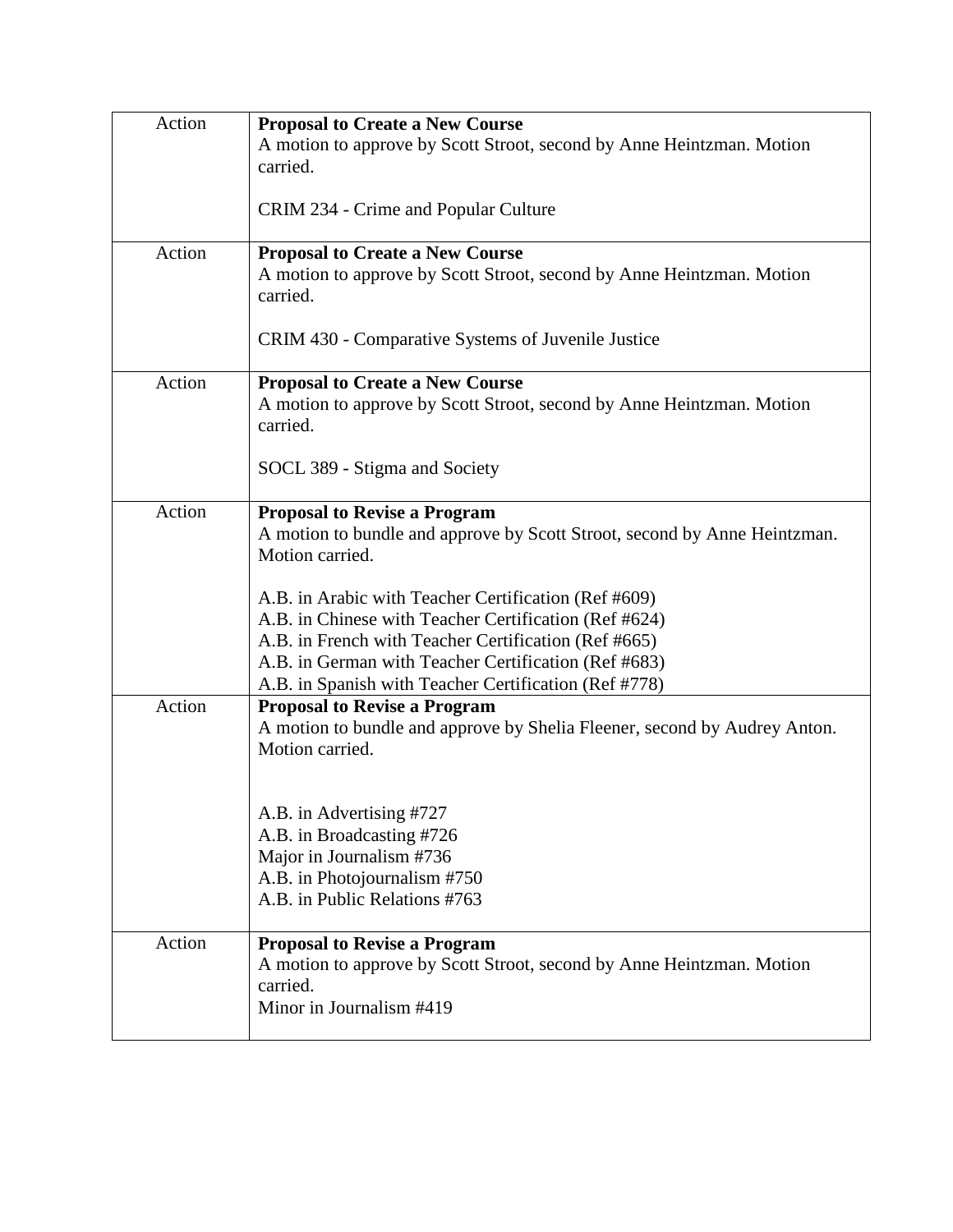| Action                    | <b>Proposal to Revise a Program</b><br>A motion to bundle and approve Ref. 342, Ref. 627, Ref. 461, Ref. 775 made by<br>Scott Stroot, second by Audrey Anton. Motion carried.<br>Minor in Criminology (ref# 342)<br>A.B. in Criminology (ref# 627)<br>Minor in Sociology (ref #461)<br>A.B. in Sociology (ref #775)                                |
|---------------------------|----------------------------------------------------------------------------------------------------------------------------------------------------------------------------------------------------------------------------------------------------------------------------------------------------------------------------------------------------|
| Action                    | <b>Proposal to Create a New Minor Program</b><br>A motion to approve made by Scott Stroot, second by Anne Heintzman. Motion<br>carried.<br>Minor in Computer Animation<br>Friendly amendment: Implementation Date changed to TBD (to be determined)<br>until the Board of Regents approves. The BOR will also designate a program<br>number.       |
| <b>University College</b> |                                                                                                                                                                                                                                                                                                                                                    |
| Consent                   | <b>Proposal to Create an Equivalent Course</b><br>A motion to approve made by Scott Stroot, second by Anne Heintzman. Motion<br>carried.<br>LTCY 199(C)-Reading for Evidence and Argument<br>Friendly amendment made to reflect the dates of approval from the School of<br>Teacher Education and the College of Education and Behavioral Studies. |
| Action                    | <b>Proposal to Create a New Course</b><br>A motion to approve made by Scott Stroot, second by Anne Heintzman. Motion<br>carried.<br>SPS 400, Foundations of Global Citizenship                                                                                                                                                                     |
| Action                    | <b>Proposal to Create a New Course</b><br>A motion to approve made by Scott Stroot, second by Anne Heintzman. Motion<br>carried.<br>SUS 099C, Supplemental Writing Lab                                                                                                                                                                             |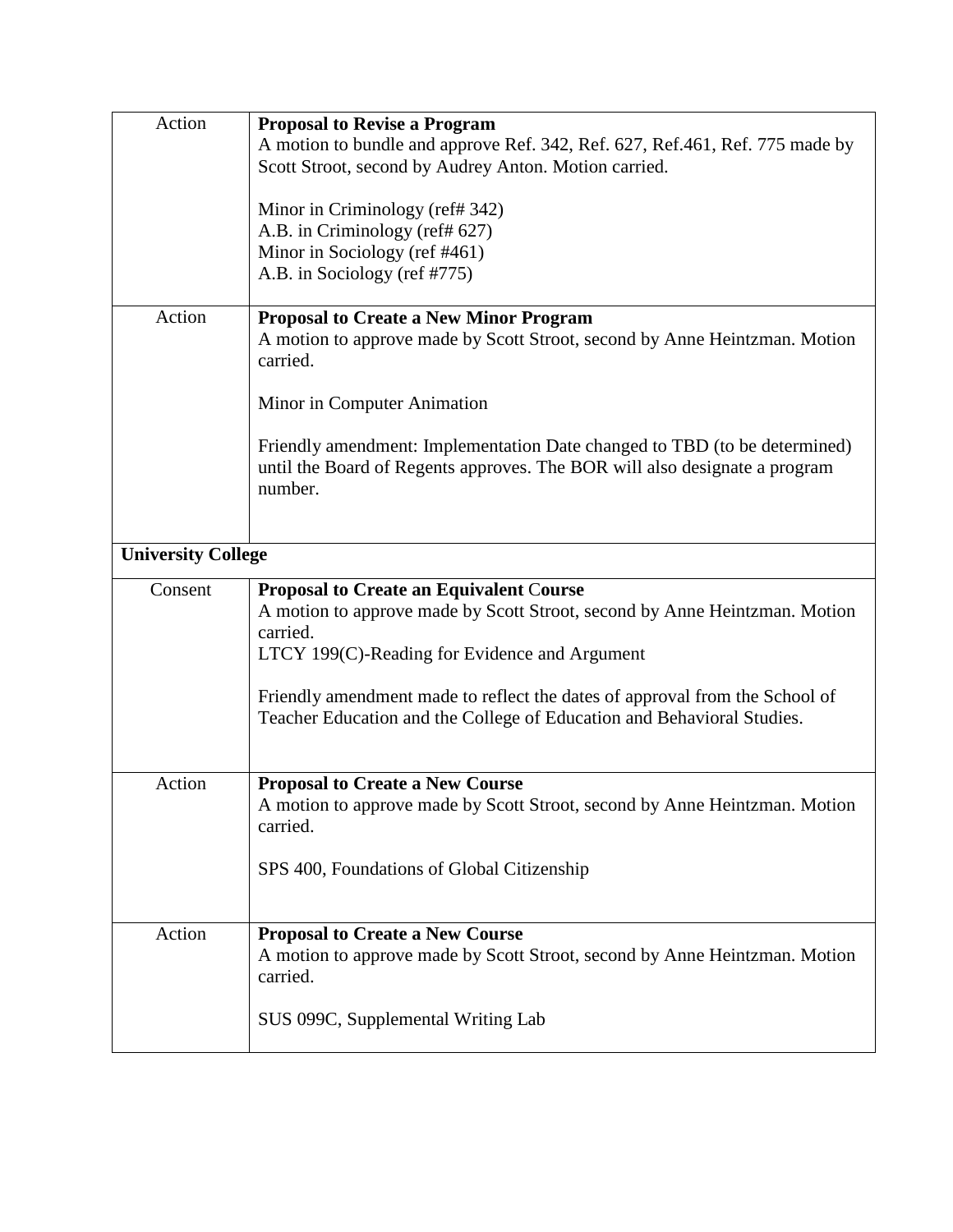| <b>College of Education and Behavioral Sciences</b> |                                                                                                                                                                                                                                                                                                                                                                                                                                                                                                                                                                           |
|-----------------------------------------------------|---------------------------------------------------------------------------------------------------------------------------------------------------------------------------------------------------------------------------------------------------------------------------------------------------------------------------------------------------------------------------------------------------------------------------------------------------------------------------------------------------------------------------------------------------------------------------|
| Consent                                             | <b>Proposal to Revise Course Prerequisites/Corequisites</b><br>A motion to approve made by Jeremy Maddox, second by Anne Heintzman.<br>Motion carried.<br>PSY 310, Educational Psychology                                                                                                                                                                                                                                                                                                                                                                                 |
| Consent                                             | <b>Proposal to Revise Course Prerequisites/Corequisites</b><br>*A motion to bundle and approve PSY 422 and IECE 324 made by Jeremy<br>Maddox, second by Anne Heintzman. Motion carried.<br>*PSY 422, Adolescent Psychology<br>*IECE 324, Advanced Assessment of Young Children                                                                                                                                                                                                                                                                                            |
|                                                     | <b>Ogden College of Sciences and Engineering</b>                                                                                                                                                                                                                                                                                                                                                                                                                                                                                                                          |
| *Information                                        | <b>Proposal to Revise Course Prerequisites/Corequisites</b><br>ENGR 400, Principles of Systems Engineering<br>This course was approved at the February 23, 2017 meeting. However, the<br>course was listed on the 2/23/17 agenda and on the proposal that was submitted<br>from Ogden as EE400, it should have been listed as ENGR400.                                                                                                                                                                                                                                    |
| Consent                                             | <b>Proposal to Reactivate a Suspended Course</b><br>BIOL 398, Undergraduate Seminar, 1 hr.<br>Biology 398 was removed from the agenda because the course cannot be<br>reactivated since it was deleted Fall 2002.                                                                                                                                                                                                                                                                                                                                                         |
| Consent                                             | <b>Proposal to Reactivate a Suspended Program</b><br>Ref. 714, Major in Investigative Biotechnology, 48 hrs.<br>Proponent requested this proposal to be removed from the agenda right before<br>the meeting began.                                                                                                                                                                                                                                                                                                                                                        |
| Consent                                             | <b>Proposal to Revise Course Prerequisites/Corequisites</b><br>A motion to bundle and approve the remaining consent items from Ogden made<br>by Jeremy Maddox, second by Ashley Anton. Motion carried.<br>CE 303, Construction Management, 3 hrs.<br>CE 316, Construction Equipment and Methods, 3 hrs.<br>CE 440, Masonry Design and Construction, 3 hrs.<br>EE 460, Continuous Control Systems, 3.5 hrs.<br>EE 461, Discrete Control Systems, 3 hrs.<br>EE 473, Electromagnetics I, 3 hrs.<br>CE 441, Masonry Construction Lab, 1 hr.<br>MATH 117, Trigonometry, 3 hrs. |
| Action                                              | <b>Proposal to Create a New Course</b><br>A motion to approve made by Jeremy Maddox, second by Scott Stroot. Motion<br>carried.<br>AGMC 326, Precision Agriculture, 3 hrs.                                                                                                                                                                                                                                                                                                                                                                                                |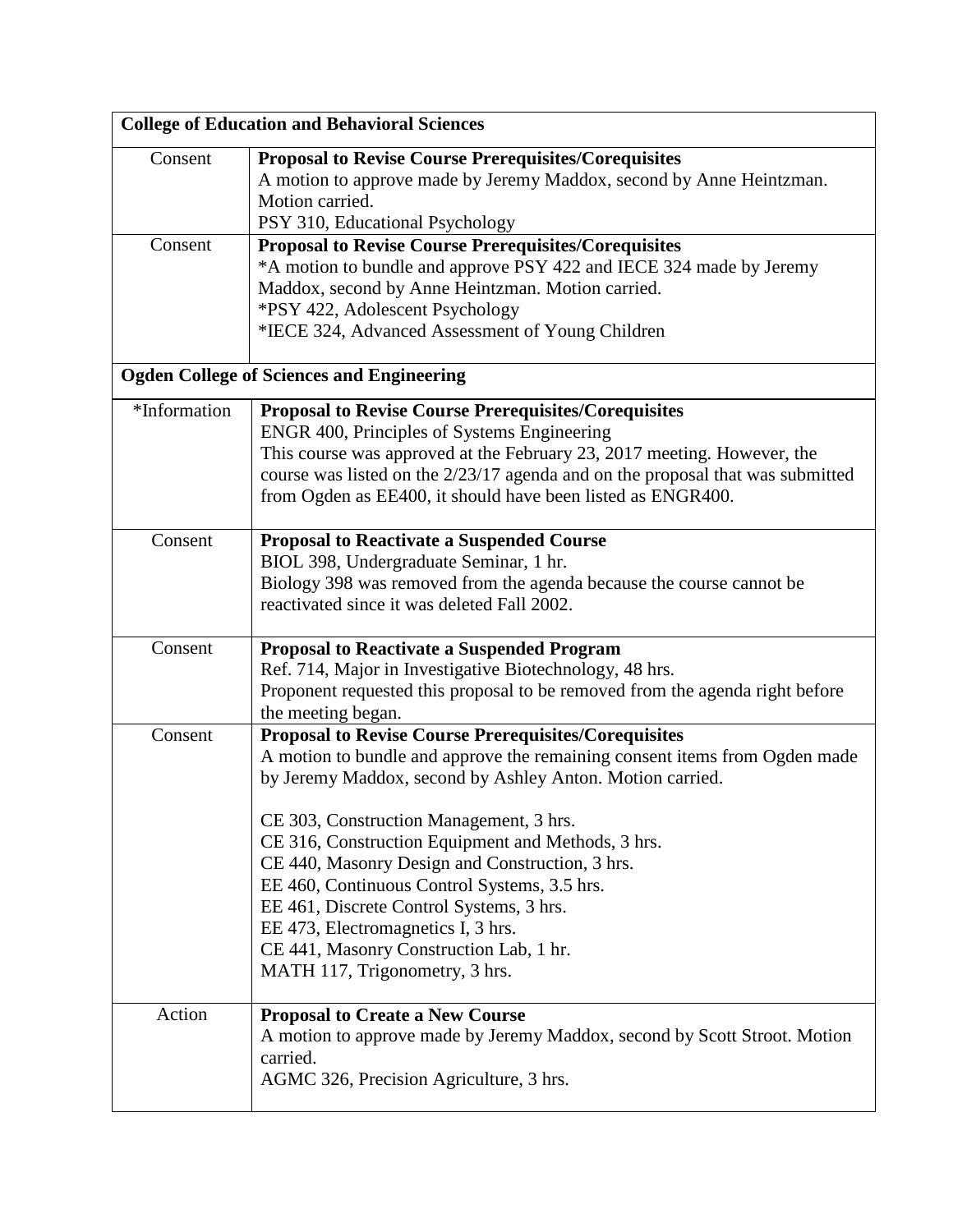| Action | <b>Proposal to Make Multiple Revisions to a Course</b>                                                                       |
|--------|------------------------------------------------------------------------------------------------------------------------------|
|        | A motion to bundle and approve AGRO 409 and AGRO 422 made by Jeremy<br>Maddox, second by Scott Stroot. Motion carried.       |
|        |                                                                                                                              |
|        | AGRO 409, Weed Science, 3 hrs.<br>AGRO 422, Fields Crops, 3 hrs.                                                             |
|        |                                                                                                                              |
| Action | <b>Proposal to Revise a Program</b><br>A motion to approve made by Jeremy Maddox, second by Scott Stroot. Motion<br>carried. |
|        | Ref. 308, Minor in Agriculture, 21 hrs.                                                                                      |
| Action | <b>Proposal to Make Multiple Revisions to a Course</b>                                                                       |
|        | Biology 398 was removed from the agenda because the course was deleted Fall                                                  |
|        | 2002. This course will have to be submitted as a new course proposal.                                                        |
|        | BIOL 398, Undergraduate Seminar, 1 hr.                                                                                       |
|        |                                                                                                                              |
| Action | <b>Proposal to Revise a Program</b><br>Ref. 714, Major in Investigative Biotechnology, 48 hrs.                               |
|        | Proponent requested this proposal to be pulled from the agenda right before the                                              |
|        | meeting began.                                                                                                               |
| Action | <b>Proposal to Revise Course Credit Hours</b>                                                                                |
|        | A motion to bundle and approve CE 400 and EE 400 was made by Jeremy                                                          |
|        | Maddox, second by Scott Stroot. Motion carried.                                                                              |
|        | CE 400, Senior Design Seminar, 1 hrs.                                                                                        |
|        | EE 400, Electrical Engineering Design IV                                                                                     |
|        |                                                                                                                              |
| Action | <b>Proposal to Revise a Program</b><br>A motion to approve made by Jeremy Maddox, second by Scott Stroot. Motion<br>carried. |
|        |                                                                                                                              |
|        | Ref. 534, Major in Civil Engineering, 129 hrs.                                                                               |
| Action | <b>Proposal to Revise a Course Number</b>                                                                                    |
|        | A motion to approve made by Jeremy Maddox, second by Scott Stroot. Motion<br>carried.                                        |
|        | MATH 225, Introduction to Advanced Mathematics for Middle Grades<br>Teachers, 3 hrs.                                         |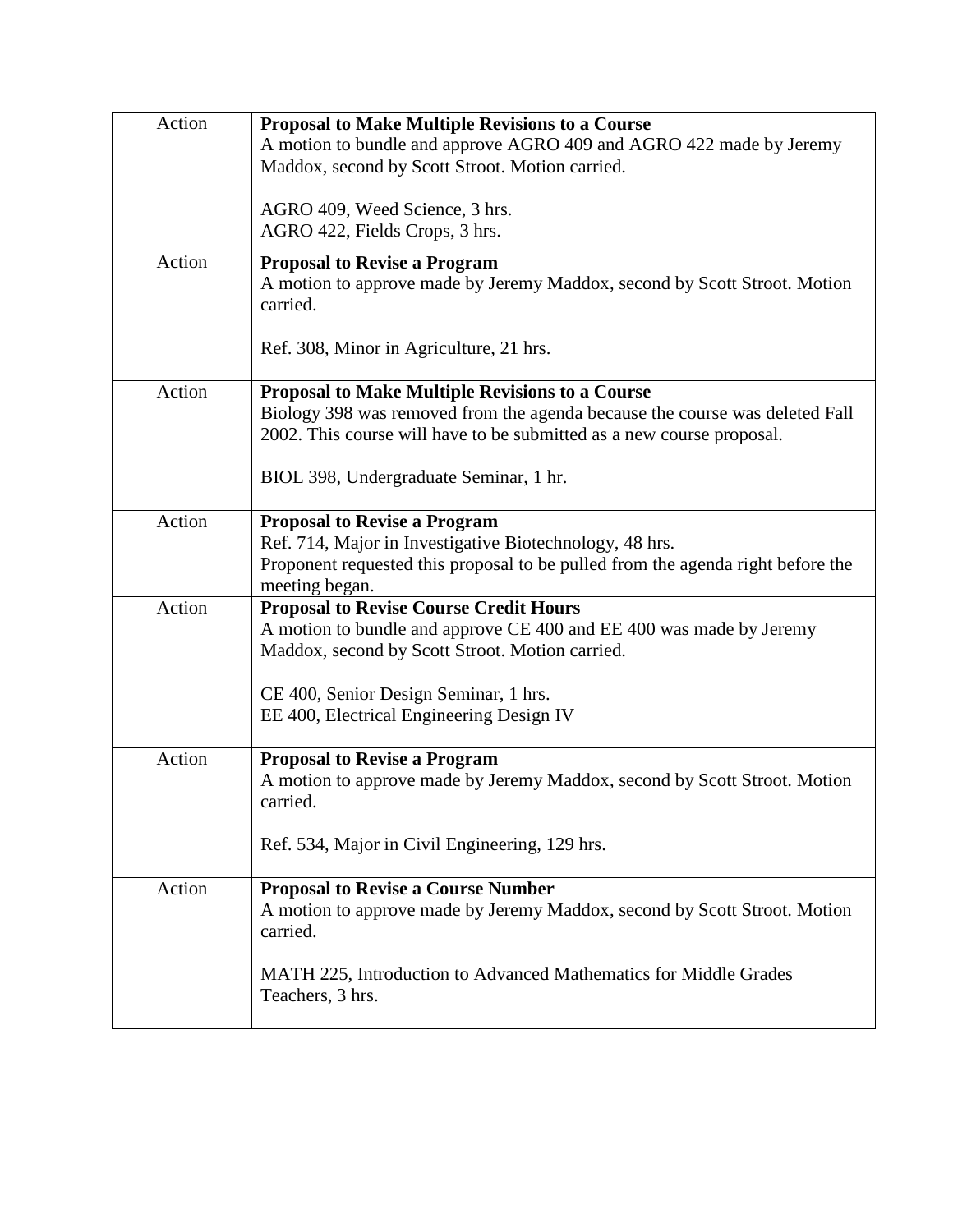| Action  | <b>Proposal to Create a New Course</b>                                                                                            |
|---------|-----------------------------------------------------------------------------------------------------------------------------------|
|         | A motion to approve made by Jeremy Maddox, second by Scott Stroot. Motion                                                         |
|         | carried.                                                                                                                          |
|         |                                                                                                                                   |
|         | MATH 123, Mathematical Applications for Business, 3 hrs.                                                                          |
|         | <b>College of Health and Human Services</b>                                                                                       |
| Consent | <b>Revise Course Prerequisites/Co-Requisites</b>                                                                                  |
|         | *A motion to bundle and approve all consent items submitted by CHHS made by                                                       |
|         | Scott Stroot, second by Shelia Fleener. Motion carried.                                                                           |
|         |                                                                                                                                   |
|         | *FACS 422 Adolescent Psychology                                                                                                   |
|         | *HCA 383 Health Care Biostatistics Lab                                                                                            |
|         | *HCA 440 Health Economics                                                                                                         |
|         | *HCA 445 Healthcare Finance                                                                                                       |
|         | *IDFM 222 CAD in Human Environment                                                                                                |
|         | *IDFM 421 Portfolio Design                                                                                                        |
|         | *IDFM 448 Interior Illustration                                                                                                   |
|         | *PH 381 Community Health<br>*PH 383 Biostatistics in the Health Sciences                                                          |
|         | *PH 385 Environmental Health                                                                                                      |
|         | *IDFM 222 CAD in Human Environment                                                                                                |
|         |                                                                                                                                   |
|         |                                                                                                                                   |
|         | *PH 402 Worksite Health Promotion                                                                                                 |
|         | Friendly amendment: Prior to the meeting the proponent notified the chair that                                                    |
|         | the proposed prequisities were incorrect and needed to be changed from "21                                                        |
|         | hours of foundations and exploration courses or permission of instructor" to                                                      |
|         | "sophomore standing or permission of instructor".                                                                                 |
|         |                                                                                                                                   |
|         | *PH 443 Health and Aging                                                                                                          |
|         | Friendly amendment: Prior to the meeting the proponent notified the chair that                                                    |
|         | the proposed prequisities were incorrect and needed to be changed from "21                                                        |
|         | hours of foundations and exploration courses or permission of instructor" to                                                      |
|         | "sophomore standing or permission of instructor".                                                                                 |
|         |                                                                                                                                   |
|         | *PH 467 Drug Abuse Education                                                                                                      |
|         | Friendly amendment: Prior to the meeting the proponent notified the chair that                                                    |
|         | the proposed prequisities were incorrect and needed to be changed from "21"                                                       |
|         | hours of foundations and exploration courses or permission of instructor" to<br>"sophomore standing or permission of instructor". |
|         |                                                                                                                                   |
|         | *PH 468 Sexuality Education                                                                                                       |
|         | Friendly amendment: Prior to the meeting the proponent notified the chair that                                                    |
|         | the proposed prequisities were incorrect and needed to be changed from "21"                                                       |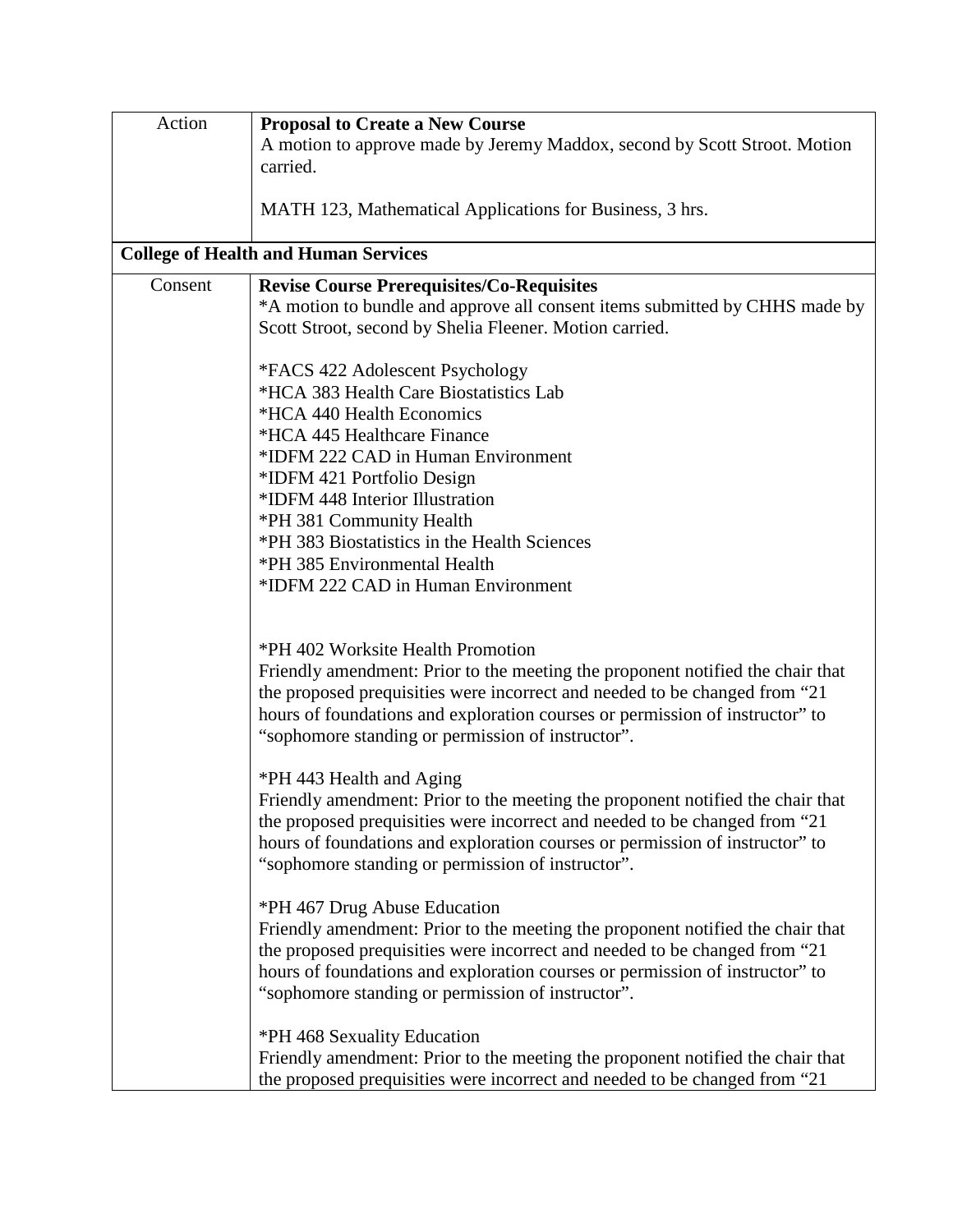|        | hours of foundations and exploration courses or permission of instructor" to |
|--------|------------------------------------------------------------------------------|
|        | "sophomore standing or permission of instructor".                            |
|        |                                                                              |
|        | <b>Proposal to Suspend a Course</b>                                          |
|        | *AH 101 Paramedicine I                                                       |
|        | *AH 102 Paramedicine I Lab                                                   |
|        | *AH 103 Paramedicine II                                                      |
|        | *AH 104 Paramedicine II Lab                                                  |
|        | *AH 105 Paramedicine III                                                     |
|        | *AH 106 Paramedicine III Lab                                                 |
|        | *AH 107 Paramedicine IV                                                      |
|        | *AH 108 Paramedicine IV Lab                                                  |
|        | *AH 109 Paramedicine V                                                       |
|        | *AH 110 Paramedicine V Lab                                                   |
|        | *AH 111 Paramedicine VI Lab                                                  |
| Action | <b>Revise Pre/Co-Requisites</b>                                              |
|        | The motion to approve made by Scott Stroot, second by Jeremy Maddox Motion   |
|        | carried.                                                                     |
|        |                                                                              |
|        | <b>IDFM 301, Interior Design Studio</b>                                      |
|        | The proponent Shelia Fleener requested that this proposal be moved from the  |
|        | consent agenda to the Action Agenda.                                         |
|        | Friendly amendments, Proposed prerequisites added; IDMF 221, 222, 300        |

| Action | <b>Revise a Program</b><br>The motion to approve made by Scott Stroot, second by Jeremy Maddox Motion<br>carried.<br>521 Public Health                                                                                                                                                                                                                                    |
|--------|---------------------------------------------------------------------------------------------------------------------------------------------------------------------------------------------------------------------------------------------------------------------------------------------------------------------------------------------------------------------------|
| Action | <b>Revise a Program</b><br>The motion to approve made by Scott Stroot, second by Jeremy Maddox Motion<br>carried.<br>559/559P Health Care Administration                                                                                                                                                                                                                  |
| Action | <b>Create a New Certificate Program</b><br>The motion to approve made by Anne Heintzman, second by Jeremy Maddox<br>Motion carried.<br>Certificate in Health Informatics<br>Friendly amendment: Implementation Date changed to TBD (to be determined)<br>until the proposal is submitted to the Board of Regents at which time a program<br>number will also be assigned. |